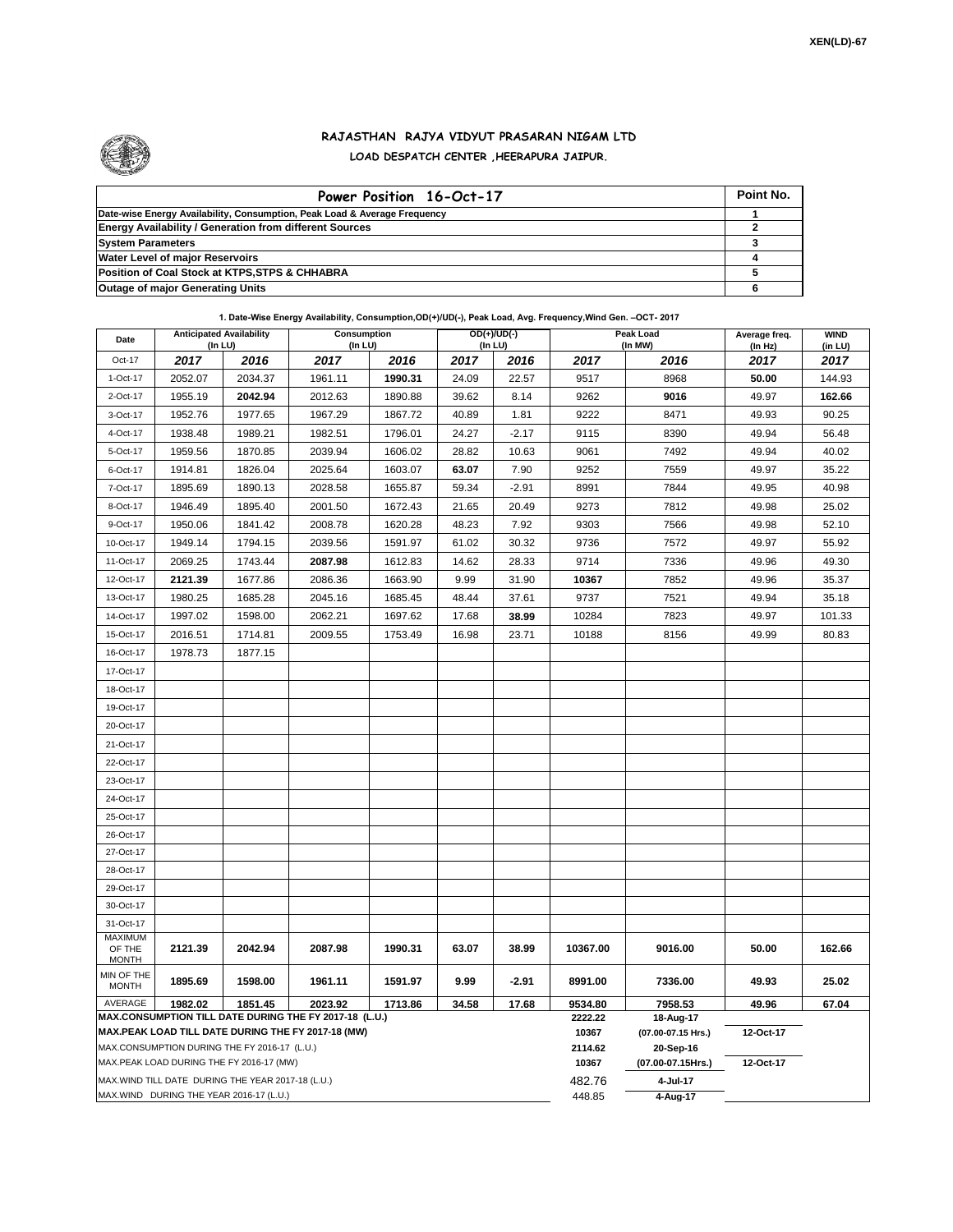| 2. Anticipated Availability/Generation From Different Sources |  |  |  |  |  |
|---------------------------------------------------------------|--|--|--|--|--|
|---------------------------------------------------------------|--|--|--|--|--|

|              |                                                                                    |                                                  |                                  | (In LU)                      |                                                  |                                  |                              |                                                  |                                  |                              |
|--------------|------------------------------------------------------------------------------------|--------------------------------------------------|----------------------------------|------------------------------|--------------------------------------------------|----------------------------------|------------------------------|--------------------------------------------------|----------------------------------|------------------------------|
| S.No.        | Sources Available to Rajasthan /<br>Installed Capacity as on 30.09.2016<br>(In MW) | Prior<br>assessment<br>of Avail. For<br>next Day | Prior<br>assessment<br>of Avail. | Actual<br>Energy<br>Received | Prior<br>assessment<br>of Avail. For<br>next Day | Prior<br>assessment<br>of Avail. | Actual<br>Energy<br>Received | Prior<br>assessment<br>of Avail. For<br>next Day | Prior<br>assessment<br>of Avail. | Actual<br>Energy<br>Received |
|              |                                                                                    |                                                  | 13-Oct-17                        |                              |                                                  | 14-Oct-17                        |                              |                                                  | 15-Oct-17                        |                              |
| 1            | KTPS (1240/1240)                                                                   | 197.00                                           | 222.00                           | 199.19                       | 170.00                                           | 197.00                           | 175.17                       | 170.00                                           | 170.00                           | 174.77                       |
| $\mathbf{2}$ | STPS (1500/1500)                                                                   | 164.00                                           | 164.00                           | 162.44                       | 164.00                                           | 164.00                           | 145.17                       | 164.00                                           | 164.00                           | 138.32                       |
| 3<br>4       | DHOLPUR GAS CCPP (330/330)<br>RAMGARH (273.5/273.5)                                | 0.00<br>49.00                                    | 0.00<br>50.00                    | 26.36<br>44.20               | 0.00<br>48.00                                    | 0.00<br>49.00                    | 25.86<br>46.39               | 0.00<br>48.00                                    | 0.00<br>48.00                    | 24.71<br>43.33               |
| 5            | RAPP-A(200/200)                                                                    | 41.00                                            | 41.00                            | 41.73                        | 41.00                                            | 41.00                            | 41.85                        | 41.00                                            | 41.00                            | 41.94                        |
| 6            | MAHI (140/140)                                                                     | 0.00                                             | 0.00                             | 0.00                         | 0.00                                             | 0.00                             | 0.00                         | 0.00                                             | 0.00                             | 0.00                         |
| 7            | CHAMBAL (RPS+JS) (135.5/271)                                                       | 31.50                                            | 31.08                            | 40.24                        | 36.00                                            | 31.50                            | 34.01                        | 36.00                                            | 36.00                            | 40.72                        |
| 8            | GIRAL LIGNITE (250/250)                                                            | 0.00                                             | 0.00                             | 0.00                         | 0.00                                             | 0.00                             | 0.00                         | 0.00                                             | 0.00                             | 0.00                         |
| 9            | CHHABRA TPS 1000/1000)<br>ADANI (TPS) + KALISINDH (TPS)                            | 164.00                                           | 164.00<br>285.00                 | 171.90<br>284.13             | 164.00<br>285.00                                 | 164.00                           | 229.34                       | 164.00                                           | 164.00                           | 239.74                       |
| 10           | (1200+1200/1320+1200)                                                              | 285.00                                           |                                  |                              |                                                  | 285.00                           | 276.23                       | 285.00                                           | 285.00                           | 263.17                       |
| 11           | WIND FARM (3980.40/4119.15)                                                        | 96.00                                            | 47.50                            | 35.18                        | 130.50                                           | 96.00                            | 101.33                       | 56.50                                            | 130.50                           | 80.83                        |
| 12           | SOLAR POWER(737.70/1295.70)                                                        | 0.00                                             | 0.00                             | 2.95                         | 0.00                                             | 0.00                             | 2.10                         | 0.00                                             | 0.00                             | 3.52                         |
| 13           | CAPTIVE POWER PLANTS                                                               | 0.00                                             | 0.00                             | 0.00                         | 0.00                                             | 0.00                             | 0.00                         | 0.00                                             | 0.00                             | 0.00                         |
| 14           | REGIONAL (INTRA STATE) O.A.(VLTPS)                                                 | 0.00                                             | 0.00                             | 0.00                         | 0.00                                             | 0.00                             | 0.00                         | 0.00                                             | 0.00                             | 0.00                         |
| 15           | OPEN ACCESS                                                                        | 53.92                                            | 53.39                            | 53.39                        | 45.95                                            | 53.92                            | 53.92                        | 57.47                                            | 45.95                            | 45.95                        |
| 16<br>17     | BIOMASS - (101.95/119.25)<br>BARSINGHSAR LTPS(250/250)                             | 6.00<br>53.00                                    | 4.00<br>53.00                    | 6.21<br>51.45                | 6.00<br>35.00                                    | 6.00<br>53.00                    | 6.21<br>37.46                | 6.00<br>53.00                                    | 6.00<br>35.00                    | 6.42<br>45.60                |
| 18           | RAJWEST (1080/1080)                                                                | 143.00                                           | 137.00                           | 149.08                       | 172.00                                           | 143.00                           | 151.63                       | 172.00                                           | 172.00                           | 160.02                       |
|              | <b>TOTAL (A): 1-18</b>                                                             | 1283.42                                          | 1251.97                          | 1268.45                      | 1297.45                                          | 1283.42                          | 1326.67                      | 1252.97                                          | 1297.45                          | 1309.03                      |
| 19           | <b>BBMB COMPLEX</b>                                                                |                                                  |                                  |                              |                                                  |                                  |                              |                                                  |                                  |                              |
|              | a) BHAKRA(230.79/1516.3)                                                           | 25.45                                            | 26.63                            | 25.12                        | 25.50                                            | 25.45                            | 25.39                        | 21.67                                            | 25.50                            | 24.85                        |
|              | b) DEHAR (198/990)                                                                 | 13.84                                            | 15.00                            | 14.72                        | 14.56                                            | 13.84                            | 14.96                        | 12.96                                            | 14.56                            | 13.45                        |
|              | c) PONG (231.66/396)                                                               | 39.47                                            | 41.75                            | 38.24                        | 44.88                                            | 39.47                            | 44.41                        | 39.18                                            | 44.88                            | 39.09                        |
| 20           | TOTAL : a TO c<br><b>CENTRAL STATIONS</b>                                          | 78.76                                            | 83.38                            | 78.08                        | 84.94                                            | 78.76                            | 84.76                        | 73.81                                            | 84.94                            | 77.39                        |
|              | d) SINGRAULI (300/2000)                                                            | 90.29                                            | 89.78                            | 88.93                        | 90.80                                            | 90.29                            | 90.29                        | 90.29                                            | 90.80                            | 90.80                        |
|              | e) RIHAND<br>(310.24/3000)                                                         | 110.82                                           | 118.40                           | 115.29                       | 120.34                                           | 110.82                           | 110.82                       | 118.40                                           | 120.34                           | 120.34                       |
|              | f) UNCHAHAR-I(20/420)                                                              | 3.03                                             | 3.02                             | 3.08                         | 2.83                                             | 3.03                             | 2.58                         | 2.32                                             | 2.83                             | 1.50                         |
|              | g) UNCHAHAR-II& III(61/630)                                                        | 33.44                                            | 34.88                            | 35.28                        | 36.73                                            | 33.44                            | 31.16                        | 32.23                                            | 36.73                            | 20.23                        |
|              | h) INDIRA GANDHI STPS(JHAJHAR) 0.00/1500)                                          | 0.00                                             | 0.00                             | 0.00                         | 0.00                                             | 0.00                             | 0.00                         | 0.00                                             | 0.00                             | 0.00                         |
|              | i) NCTPS DADRI St-II (43.22/980) +<br>DADRI-TH                                     | 11.00                                            | 11.51                            | 11.51                        | 9.03                                             | 11.00                            | 8.13                         | 8.10                                             | 9.03                             | 4.08                         |
|              | i) DADRI GAS (77/830)                                                              | 2.64                                             | 2.99                             | 10.49                        | 3.17                                             | 2.64                             | 3.44                         | 2.53                                             | 3.17                             | 3.77                         |
|              | k) ANTA<br>(83.07/419)                                                             | 0.00                                             | 1.91                             | 8.09                         | 0.34                                             | 0.00                             | 1.37                         | 2.54                                             | 0.34                             | 2.97                         |
|              | (61.03/663)<br>I) AURAIYA                                                          | 0.49                                             | 1.10                             | 7.73                         | 0.00                                             | 0.49                             | 1.33                         | 0.00                                             | 0.00                             | 1.13                         |
|              | m) NAPP<br>(44/440)<br>(125/440)                                                   | 9.12<br>33.33                                    | 9.36                             | 9.36                         | 9.07                                             | 9.12                             | 9.12                         | 9.36                                             | 9.07                             | 9.07                         |
|              | n) RAPP-B<br>o) RAPP-C<br>(88/440)                                                 | 20.58                                            | 33.24<br>20.58                   | 33.24<br>20.58               | 33.50<br>20.58                                   | 33.33<br>20.58                   | 33.33<br>20.58               | 33.50<br>20.58                                   | 33.50<br>20.58                   | 33.50<br>20.58               |
|              | p) SALAL<br>(20.36/690)                                                            | 1.90                                             | 1.92                             | 1.83                         | 1.57                                             | 1.90                             | 1.32                         | 1.15                                             | 1.57                             | 1.28                         |
|              | q) URI<br>(70.37/720)                                                              | 3.41                                             | 3.36                             | 3.01                         | 3.51                                             | 3.41                             | 3.34                         | 3.03                                             | 3.51                             | 3.14                         |
|              | r) TANAKPUR<br>(10.86/94)                                                          | 1.89                                             | 1.95                             | 1.89                         | 1.86                                             | 1.89                             | 1.87                         | 1.80                                             | 1.86                             | 1.84                         |
|              | s) CHAMERA - (105.84/540)                                                          | 6.08                                             | 6.51                             | 6.51                         | 6.08                                             | 6.08                             | 6.08                         | 6.08                                             | 6.08                             | 6.08                         |
|              | t) CHAMERA-II (29.01/300)                                                          | 2.71                                             | 2.71                             | 2.52                         | 2.61                                             | 2.71                             | 2.61                         | 2.49                                             | 2.61                             | 2.52                         |
|              | u) CHAMERA-III (25.21/231)<br>v) DHAULIGANGA (27/280)                              | 2.02<br>2.94                                     | 2.02<br>2.94                     | 2.02<br>2.75                 | 1.94<br>3.07                                     | 2.02<br>2.94                     | 1.93<br>2.65                 | 1.92<br>2.60                                     | 1.94<br>3.07                     | 1.84<br>2.75                 |
|              | w) DULHASTI (42.42/390)                                                            | 8.70                                             | 9.57                             | 8.70                         | 8.70                                             | 8.70                             | 8.16                         | 7.94                                             | 8.70                             | 7.61                         |
|              | x) SEWA (13/120)                                                                   | 0.39                                             | 0.39                             | 0.39                         | 0.39                                             | 0.39                             | 0.39                         | 0.39                                             | 0.39                             | 0.39                         |
|              | y) NJPC<br>(112.00/1500)+RAMPUR(31.808/412.02)                                     | 15.20                                            | 15.20                            | 14.41                        | 15.01                                            | 15.20                            | 14.43                        | 14.83                                            | 15.01                            | 14.23                        |
|              | z) TEHRI (75/1000)                                                                 | 5.48                                             | 5.18                             | 4.93                         | 5.18                                             | 5.48                             | 5.48                         | 5.18                                             | 5.18                             | 5.18                         |
|              | aa) KOTESHWR (33.44/400) + PARBATI3                                                | 8.70                                             | 5.36                             | 8.79                         | 5.36                                             | 8.70                             | 8.60                         | 5.36                                             | 5.36                             | 8.70                         |
|              | (56.73/520)                                                                        |                                                  |                                  |                              |                                                  |                                  |                              |                                                  |                                  |                              |
|              | ab) TALA<br>ac) MUNDRA UMPP (380/4000)                                             | 2.64                                             | 2.64<br>70.08                    | 2.64                         | 2.47                                             | 2.64                             | 2.64                         | 2.22                                             | 2.47                             | 2.47                         |
|              | ad) SASAN (372/3960)                                                               | 70.08<br>71.76                                   | 71.88                            | 70.08<br>71.88               | 69.84<br>79.74                                   | 70.08<br>71.76                   | 70.08<br>75.54               | 69.84<br>87.48                                   | 69.84<br>79.74                   | 69.84<br>82.75               |
|              | ae) FRKKA+KHLGN+TLCHR (70.18/3940)                                                 | 27.26                                            | 29.06                            | 29.06                        | 28.41                                            | 27.26                            | 27.09                        | 26.81                                            | 28.41                            | 19.05                        |
|              | af) URS POWER(DADRI TH-I)                                                          | 0.00                                             | 0.00                             | 0.00                         | 0.00                                             | 0.00                             | 0.00                         | 0.00                                             | 0.00                             | 0.00                         |
|              | TOTAL SCHEDULE(a TO af)                                                            | 624.63                                           | 640.91                           | 653.06                       | 647.08                                           | 624.63                           | 629.11                       | 632.76                                           | 647.08                           | 615.04                       |
|              | LOSSES                                                                             | $-24.10$                                         | $-21.66$                         | $-25.10$                     | $-21.81$                                         | $-24.10$                         | $-24.30$                     | $-22.89$                                         | $-21.81$                         | $-24.00$                     |
|              | <b>NET SCHEDULED</b>                                                               | 600.53                                           | 619.26                           | 627.96                       | 625.27                                           | 600.53                           | 604.81                       | 609.87                                           | 625.27                           | 591.04<br>7.05               |
| 21           | BILATERAL (REG.) EXCL. BANKING                                                     | 7.48                                             | 8.21                             | 7.39                         | 7.85                                             | 7.48                             | 7.48                         | 7.79                                             | 7.85                             |                              |
| 22           | <b>BANKING</b>                                                                     | 0.00                                             | 0.00                             | 0.00                         | 0.00                                             | 0.00                             | 0.00                         | 0.00                                             | 0.00                             | 0.00                         |
| 23           | BILATERAL(INTER-REG.).<br>EXCLUDING (ISOA & BANKING)                               | 92.44                                            | 79.46                            | 95.38                        | 103.27                                           | 67.06                            | 92.44                        | 103.24                                           | 77.68                            | 102.77                       |
| 24           | <b>INTER STATE OPEN ACCESS</b><br>(BILATERAL+IEX)                                  | $-53.92$                                         | $-53.39$                         | $-53.39$                     | $-45.95$                                         | $-53.92$                         | $-53.92$                     | $-57.47$                                         | $-45.95$                         | $-45.95$                     |
| 25           | INDIAN ENERGY EXCHANGE                                                             | 67.06                                            | 50.94                            | 50.94                        | 28.62                                            | 67.06                            | 67.06                        | 62.33                                            | 28.62                            | 28.62                        |
|              | <b>TOTAL(B): (19 TO 25)</b>                                                        | 713.60                                           | 728.28                           | 728.28                       | 719.06                                           | 713.60                           | 717.88                       | 725.75                                           | 719.06                           | 683.53                       |
|              | TOTAL GENERATION (A +B) : 1 TO<br>25                                               |                                                  |                                  | 1996.73                      |                                                  |                                  | 2044.55                      |                                                  |                                  | 1992.57                      |
|              | OVER DRAWAL (+)/UNDER<br>DRAWAL (-)                                                |                                                  |                                  | 48.44                        |                                                  |                                  | 17.68                        |                                                  |                                  | 16.98                        |
|              | <b>GRAND TOTAL</b>                                                                 | 1997.02                                          | 1980.25                          | 2045.17                      | 2016.51                                          | 1997.02                          | 2062.23                      | 1978.73                                          | 2016.51                          | 2009.55                      |
|              | <b>LAST YEAR</b>                                                                   | 1598.00                                          | 1685.26                          | 1685.43                      | 1714.81                                          | 1598.00                          | 1697.61                      | 1877.15                                          | 1714.81                          | 1753.49                      |